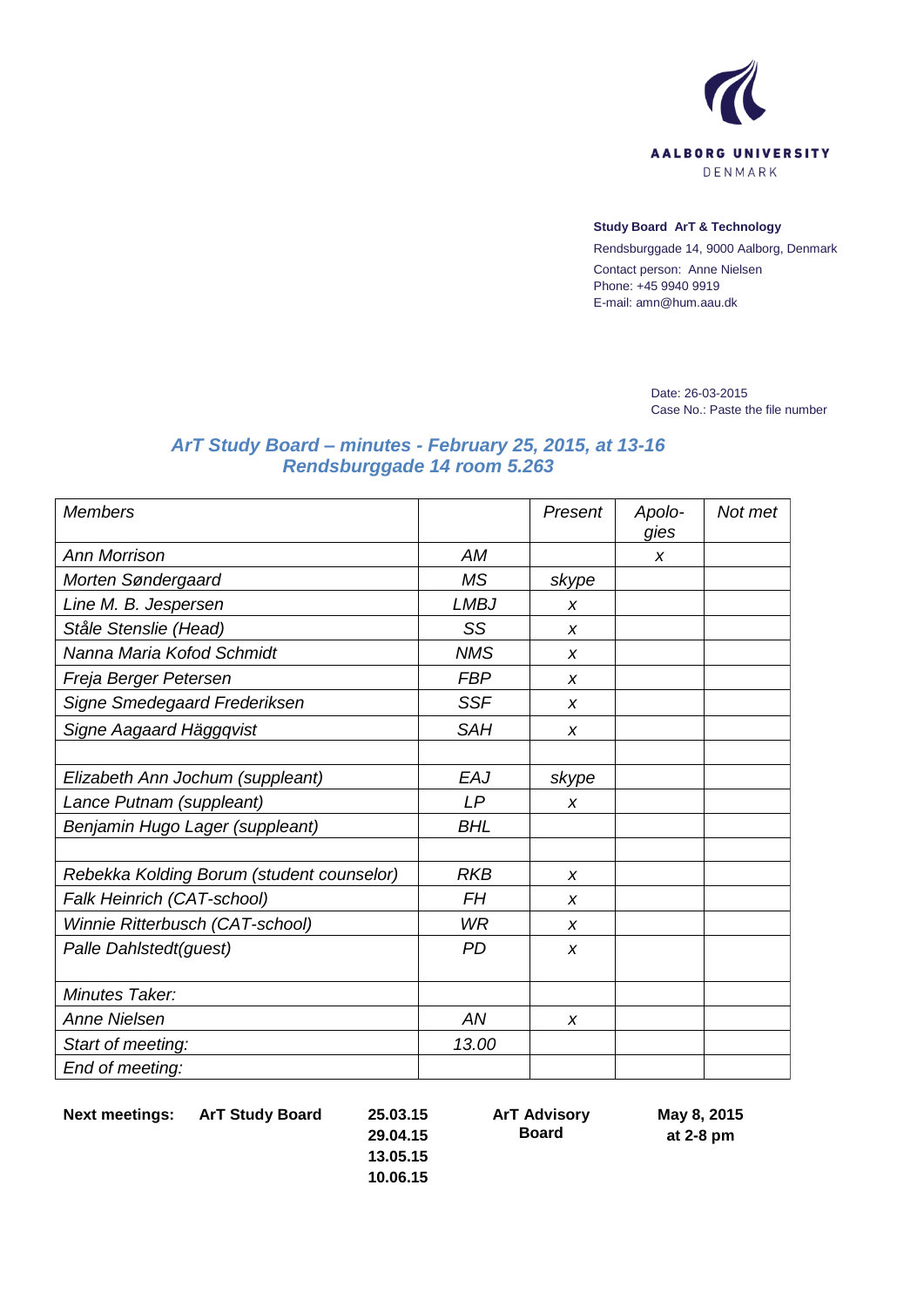

| item           | subject                                                                                                                                                                                                                                                                             |
|----------------|-------------------------------------------------------------------------------------------------------------------------------------------------------------------------------------------------------------------------------------------------------------------------------------|
| 1 <sub>1</sub> | Approval of Agenda 25.02.2015.                                                                                                                                                                                                                                                      |
|                | Approved.                                                                                                                                                                                                                                                                           |
|                | Welcoming to the new study board members - short introduction to work tasks in the ArT Board.                                                                                                                                                                                       |
| 2.             | Approval of Minutes - meeting 21.01.2015                                                                                                                                                                                                                                            |
|                | Approved.                                                                                                                                                                                                                                                                           |
| 3.             | News:                                                                                                                                                                                                                                                                               |
|                | <b>Head of Study (SS)</b>                                                                                                                                                                                                                                                           |
|                | ArT-Lab<br>$\overline{\phantom{a}}$                                                                                                                                                                                                                                                 |
|                | No access at the moment for Labs at AD:MT. The board is still waiting for an answer from HUM-FAK<br>about a new 25 hours position for LAB.                                                                                                                                          |
|                | Electronic Lab is open for all students.                                                                                                                                                                                                                                            |
|                | Still not possible to get access to Wood-Lab, Metal-Lab, Laser-cutter (unless you have had the security<br>course) – there is still no solution to our need to provide a security course for new students.                                                                          |
|                | There must be a budget for basic tool-kits for the ArT lab                                                                                                                                                                                                                          |
|                | Art-Lab should be bookable for all students.                                                                                                                                                                                                                                        |
|                | SS ask Teknisk Forvaltning for furnishing the lab.                                                                                                                                                                                                                                  |
|                | FH ask the HUM-FAK again for a solution for staff for the lab.                                                                                                                                                                                                                      |
|                | SS is having a meeting with the LAB-group about the use of the LAB.                                                                                                                                                                                                                 |
|                | Marketing of ArT                                                                                                                                                                                                                                                                    |
|                | Dimensioning from fall 2015. For ArT study it will be 45 students - maybe 55 will be accepted because<br>of about 20% drop-out. We still need students from abroad – it is a unique study that should attract a lot<br>of foreign students - important that the marketing increase. |
|                | How can we boost the marketing?                                                                                                                                                                                                                                                     |
|                | Pamphlets<br>Web-page<br>Personal marketing at schools and high schools.<br>AAU demand                                                                                                                                                                                              |
|                | Advertise in different special magazines. ex. Gymnasielæreren is expensive and has little or no effect.                                                                                                                                                                             |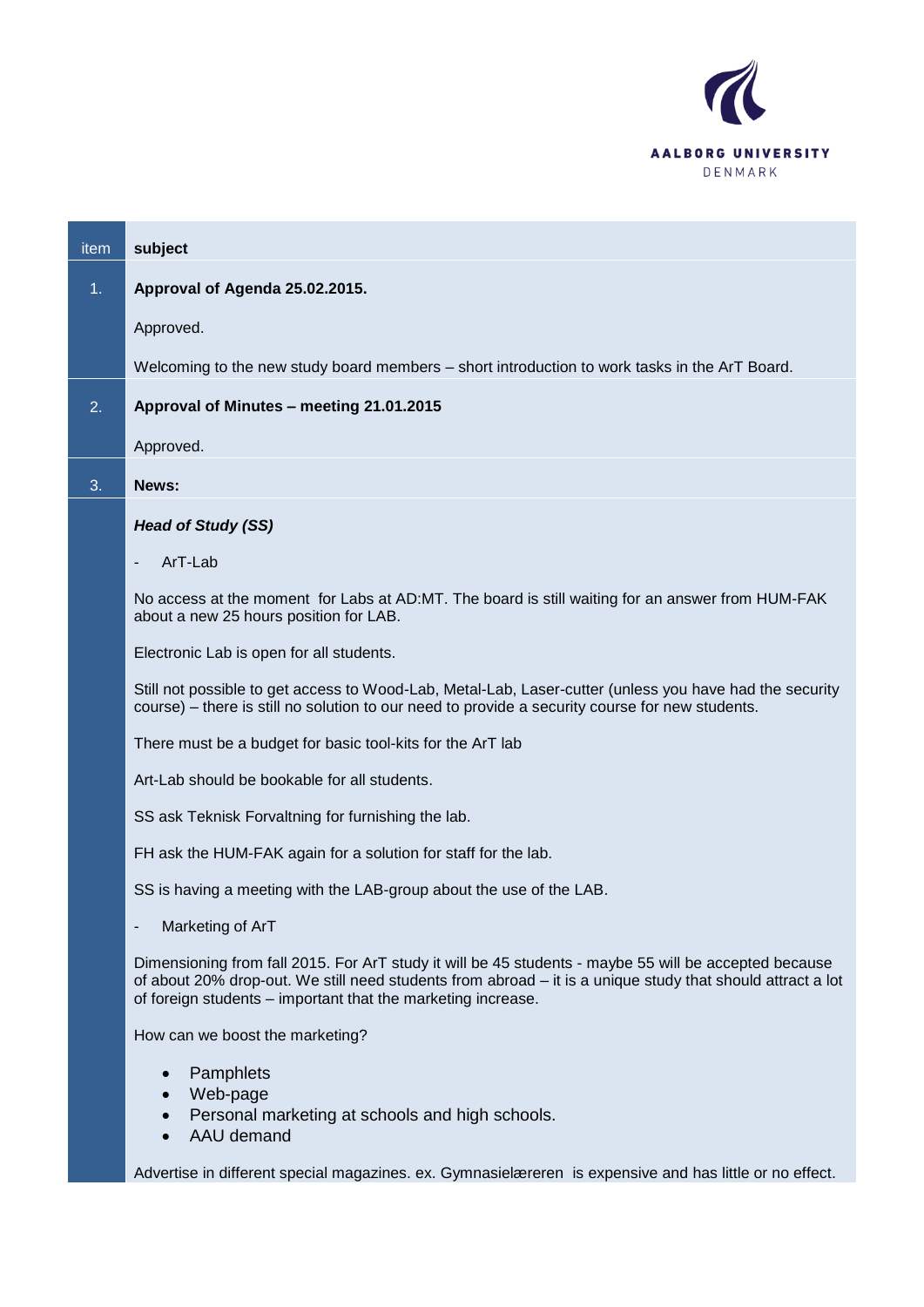

WBR – there has been made a lot of research on how the students get to know about ArT.

Therefore it was decided to use Digital media only – because it is the platforms the students are using.

The marketing group should be reorganized, look at our previously plan and try to stick to it.

Teachers meeting – spring 2015 – SS will ask the dean for extra hours for this meeting.

It was discussed how academic writing has to be taught – can be changed in the studyboard – it does not have to be the Harvard Style.

*- Relate* **(SS)**

No news.

*- Students*

- Vice for ArT Board

NMS was elected.

*- Students Supervisors* **(NMKS/RKB)**

Planning "Åbent Hus" March 5 from 10-17 at KS3.

## *- CAT-school* **(FH/WRB)**

The CAT-school is responsible for all programmes at the CAT-school. At the moment they are working on a reorganising of all programmes and study boards.

Some studies are too little and vulnerable - and some are too big and too large and unmanageable – therefore it has to be discussed how to make a better distribution of the studies – has to be discussed in the study board and then finally decided in the CAT-school.

How to strengthen the ArT study (to be debated next meeting).

## 4. **Revision of Study Regulations. (SS)**

The revision is made on the basis of 68 STÅ budget – if ArT will have an intake of 42 students/ year the situation will change and the STÅ budget will increase.

No big changes. Structural change in moving HATI / HATII to the fall and AICI / AICII to the spring. This has been done to be able to teach the same class/curriculum to year 1 and year2 students

Minor changes were accepted.

LMBJ, MS, LP and PD will send updated descriptions of modules HAT, AIC and MIX

FBP and SSF left the meeting.

5. **Budget 2015 (SS)**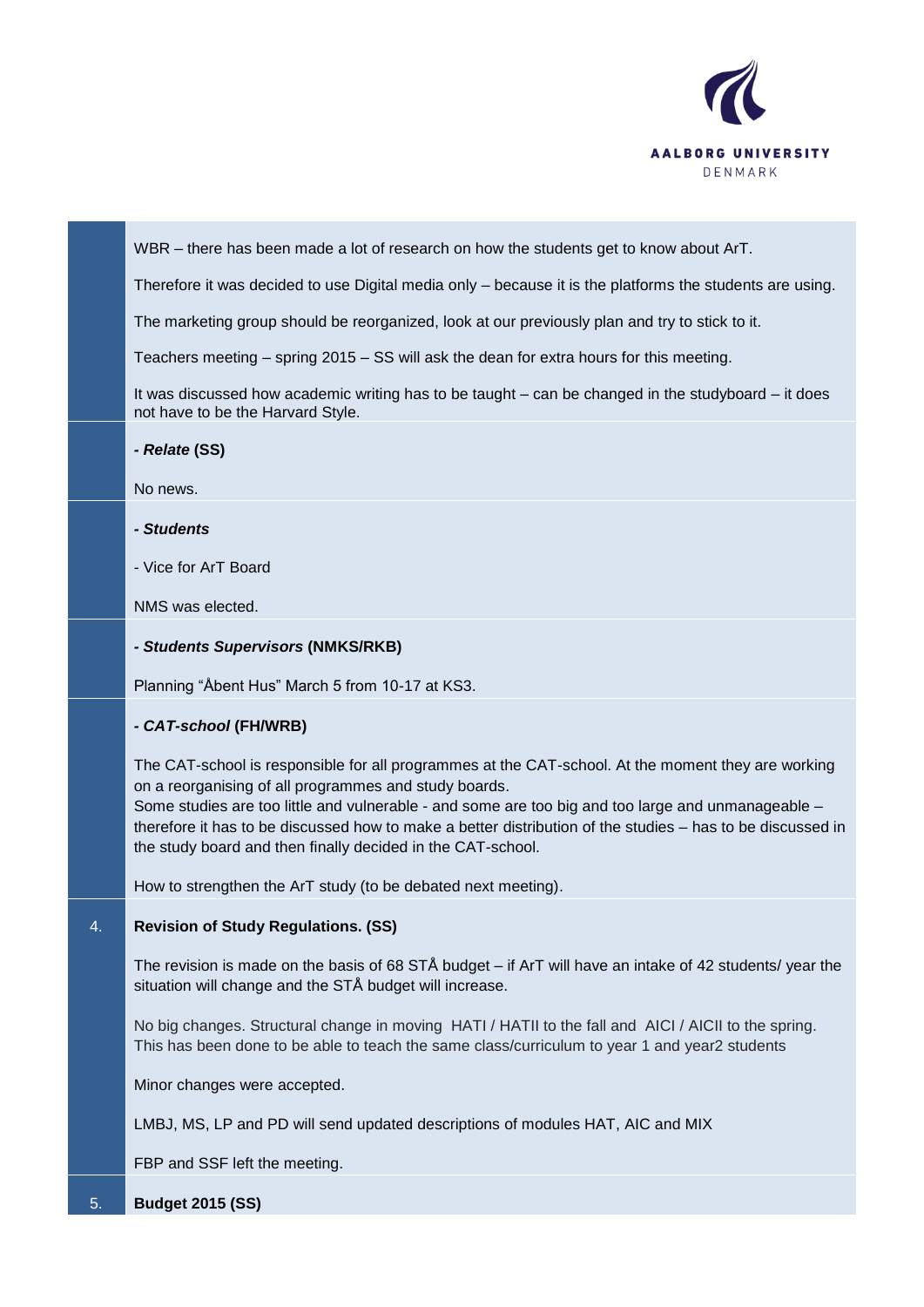

|    | Spring: 2.350 + 190 for adm. = 2570 hours                                                                                                                                                                                                                                                                                                                                                                              |
|----|------------------------------------------------------------------------------------------------------------------------------------------------------------------------------------------------------------------------------------------------------------------------------------------------------------------------------------------------------------------------------------------------------------------------|
|    | Fall: $2.040 + 190$ for adm. = 2230 hours                                                                                                                                                                                                                                                                                                                                                                              |
|    | LMBJ and MS noted that it is a drastic cut down situation that ArT is in now.                                                                                                                                                                                                                                                                                                                                          |
|    | A question to the Advisory Board is if it is possible to sustain the ArT programme as it is?                                                                                                                                                                                                                                                                                                                           |
|    | WBR noted that EAJ has this comment to the cut down - if we cut BOTH contact hours and supervision,<br>then there needs to be a system in place for revised pedagogy strategies. Many were opposed to the<br>idea of including technical courses inside the main project module, as this prevents us from being able<br>to ensure that the students meet the technical competencies outlined in our study regulations. |
|    | Spring budget was approved.                                                                                                                                                                                                                                                                                                                                                                                            |
|    | Fall budget will be debated at a later meeting.                                                                                                                                                                                                                                                                                                                                                                        |
|    | Reduction of supervision in 5 ECTS modules from 0,7 to 0,4 /ECTS/STUDENT                                                                                                                                                                                                                                                                                                                                               |
|    | Total hours saved during fall 2015 = approx. 220 (for three 5 ects courses per semester)                                                                                                                                                                                                                                                                                                                               |
|    | Converting 1 lecture to 1 workshop (saves 1 hours / lecture)                                                                                                                                                                                                                                                                                                                                                           |
|    | Total hours saved during fall 2015= 36                                                                                                                                                                                                                                                                                                                                                                                 |
|    | Co-teaching HAT and AIC in Year 1 and Year 2                                                                                                                                                                                                                                                                                                                                                                           |
|    | Total hours saved during fall $2015 = 0$                                                                                                                                                                                                                                                                                                                                                                               |
|    | Total hours saved $2016 = 64$                                                                                                                                                                                                                                                                                                                                                                                          |
|    | The CAT-school is asked to send out the official budget for hours, expected approx.175 hours for 2015.                                                                                                                                                                                                                                                                                                                 |
|    | ArT has to pay 1% of its budget (approx. 23 hours) to the CAT-school budget.                                                                                                                                                                                                                                                                                                                                           |
|    | Semester budget 2015: 10.000 d.kr. to each semester                                                                                                                                                                                                                                                                                                                                                                    |
|    | Rest was postponed to next meeting.                                                                                                                                                                                                                                                                                                                                                                                    |
| 6. | <b>Semester evaluation Fall2014 (SS)</b>                                                                                                                                                                                                                                                                                                                                                                               |
|    | Ar <sub>T1</sub><br>ArT <sub>3</sub><br>ArT <sub>5</sub>                                                                                                                                                                                                                                                                                                                                                               |
|    | Postponed to next meeting                                                                                                                                                                                                                                                                                                                                                                                              |
| 7. | <b>International Collaboration (LMBJ)</b>                                                                                                                                                                                                                                                                                                                                                                              |

ī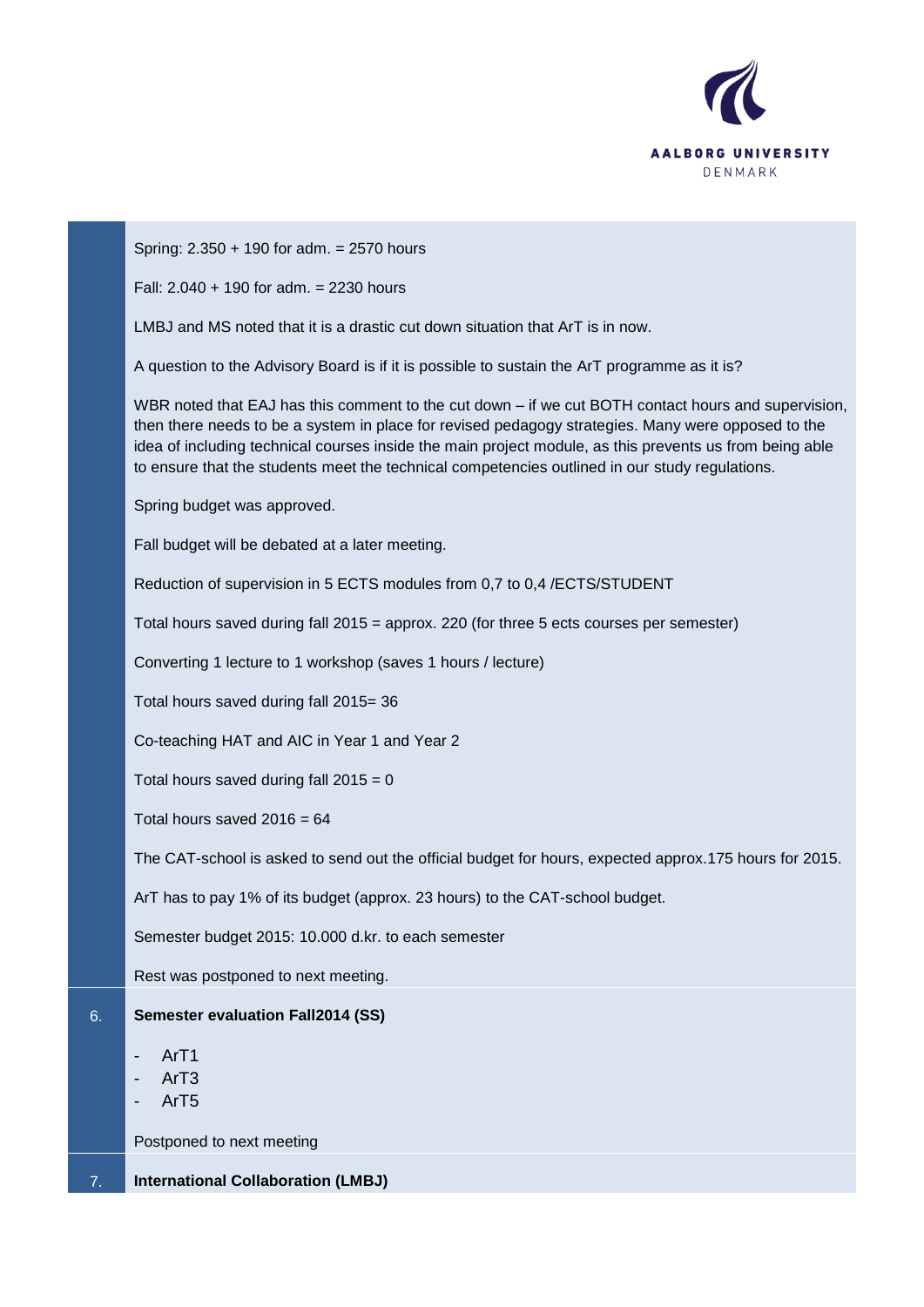

|     | WBR noted that there is already agreement between AAU and Danube University, Krems - Wien,<br>Sabanchi - Istanbul and Goldsmith - London.                                                                                                                                                                                                                                                |
|-----|------------------------------------------------------------------------------------------------------------------------------------------------------------------------------------------------------------------------------------------------------------------------------------------------------------------------------------------------------------------------------------------|
|     | SS has already contacted 7 universities and gotten respons from Malmø University.                                                                                                                                                                                                                                                                                                        |
|     | Budget for working with international collaboration - 15 hours to NN.                                                                                                                                                                                                                                                                                                                    |
|     | FH - Collaboration with an Erasmus teacher in Sept. 15. ArT Study is offered a 6 hour lesson and a 2<br>hour workshop in wearables. The board suggest module 17 Art Based Research - SS as contact per-<br>son.                                                                                                                                                                          |
| 8.  | <b>Advisory Board Members (SS)</b>                                                                                                                                                                                                                                                                                                                                                       |
|     | As two board members have retired, ArT is looking for new members.                                                                                                                                                                                                                                                                                                                       |
|     | Also, as the board is not yet complete, we need to postpone the meeting scheduled for May. The next<br>meeting will be held in October.                                                                                                                                                                                                                                                  |
|     | New members will be on the Agenda for next meeting.                                                                                                                                                                                                                                                                                                                                      |
| 9.  | <b>ArT Library (SS)</b>                                                                                                                                                                                                                                                                                                                                                                  |
|     | Place and books?                                                                                                                                                                                                                                                                                                                                                                         |
|     | Postponed                                                                                                                                                                                                                                                                                                                                                                                |
| 10. | Items for next meeting                                                                                                                                                                                                                                                                                                                                                                   |
|     | Semester evaluation Fall2014 (SS)<br><b>Advisory Board Members</b><br>٠<br>Marketing of ArT-study - outside Denmark<br>٠<br>Restructuring of CAT-Study Board (FH)<br>$\overline{\phantom{a}}$<br>Academic Writing at ArT.<br>How to strengthen the ArT study (to be debated next meeting).<br>Fall budget will be debated at a later meeting.<br>Final budget 2015<br><b>ArT Library</b> |
| 11. | <b>Any further Business</b>                                                                                                                                                                                                                                                                                                                                                              |
|     | Next meeting March $25 - at 14 - 17$ . Please notice the time.                                                                                                                                                                                                                                                                                                                           |

Some studies are too little and woundable - and some are too big and too large and unmanageable – therefore it has to be discussed how to make a better distribution of the studies – has to be discussed in the study board and then finally decided in the CAT-school.